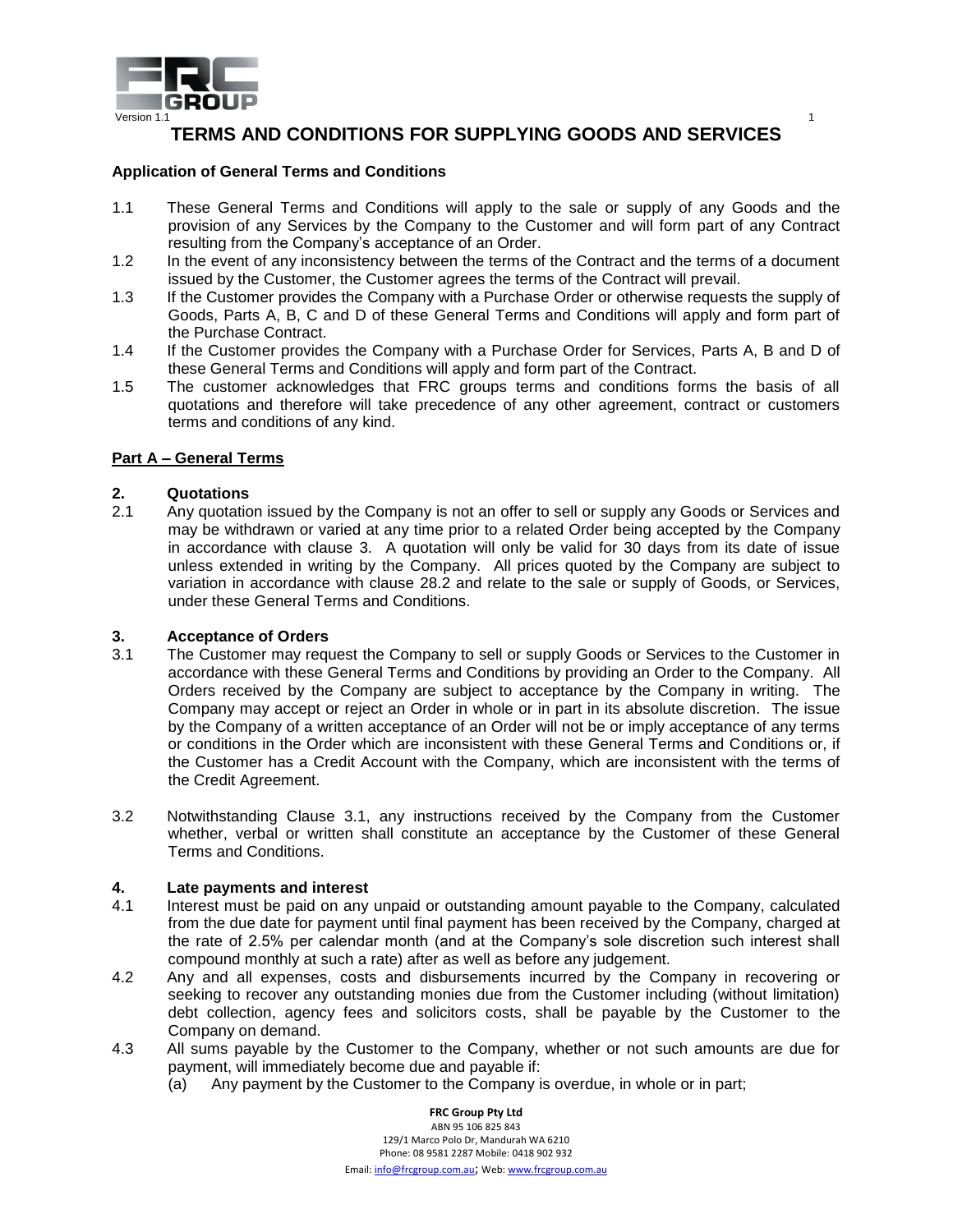

- (b) The Customer is otherwise in default under any Contract or Credit Agreement or any Contract or Credit Agreement is terminated; or
- (c) The Customer or any Guarantor shall become bankrupt or commit any act of bankruptcy or enter into an arrangement with its creditors or have judgment entered against it in any court or, being a company, have a provisional liquidator, voluntary administrator, receiver or manager appointed or otherwise suffer some form of insolvency administration.

#### **5. Taxes and duties**

- 5.1 Unless stated otherwise, prices quoted to the Customer or set out in the Contract do not include the taxes, imposts and duties described in clause 5.2.
- 5.2 The Company may recover from the Customer, and the Customer must pay, the amount of any sales tax, customs duty, use tax, consumption tax, goods and services tax, value-added tax or any similar tax, impost or duty levied on any supplies made by the Company to the Customer under or in connection with these General Terms and Conditions (excluding any income tax imposed on the Company), whether that tax, impost or duty is currently in force or comes into force after the date of any Contract. Any such tax, impost or duty must be paid by the Customer at the same time as when payment for the supplies in respect of which the tax, impost, or duty is levied is due.
- 5.3 The acceptance by the Company of the Customer's sales tax certificate or other documents claiming exemption from any taxes, imposts or duties is at the Company's absolute discretion and any such acceptance does not exempt the Customer from paying any taxes, imposts or duties (including any interest and penalties) subsequently imposed.

# **6. Amendment and Cancellation**

6.1 The Customer will not, after a Contract is formed, cancel or amend the Order on which the Contract is based in any way without the prior written approval of the Company. The Company may, on consenting to an amendment, revise its price and other terms of supply and amend the Contract to reflect such change(s). In the event of an amendment or cancellation, the Customer must reimburse the Company for all costs and expenses already incurred by the Company and any additional costs and expenses resulting from the amendment or cancellation.

# **7. Termination and Suspension**<br>**7.1** The Company may (at its sole

- The Company may (at its sole discretion), without notice, suspend the provision of Goods or Services or terminate a Contract without liability if:
	- (a) The Customer breaches any term of the Contract (including, without limitation, failing to pay an amount payable by the due date or failing to insure the Goods as required under the Contract);
	- (b) the Customer becomes bankrupt or insolvent, executes a personal insolvency agreement, enters into liquidation, administration, receivership or ceases to carry on business; or
	- (c) The Customer's conduct indicates that it no longer intends to be bound by the Contract.
- 7.2 In addition the Company's rights of termination under clause 7.1 the Company may cancel a Contract or cancel delivery of Goods or Services at any time before they are delivered by giving written notice to the Customer. On giving such notice the Company shall refund any amounts pre-paid in respect of such Contract, Goods or Services.

#### **8. PPS Laws**

- 8.1 To the extent that a Security Interest arises under any Credit Agreement or Contract or any transaction contemplated by them in favour of the Company as the secured party:
	- (a) The Customer acknowledges that the Security Interest will attach to any proceeds or any accession;
	- (b) the Customer agrees to the Company effecting a registration on the PPS Register (in any manner the Company considers appropriate) in relation to any Security Interest and the Customer agrees to provide all assistance reasonably required to facilitate this (including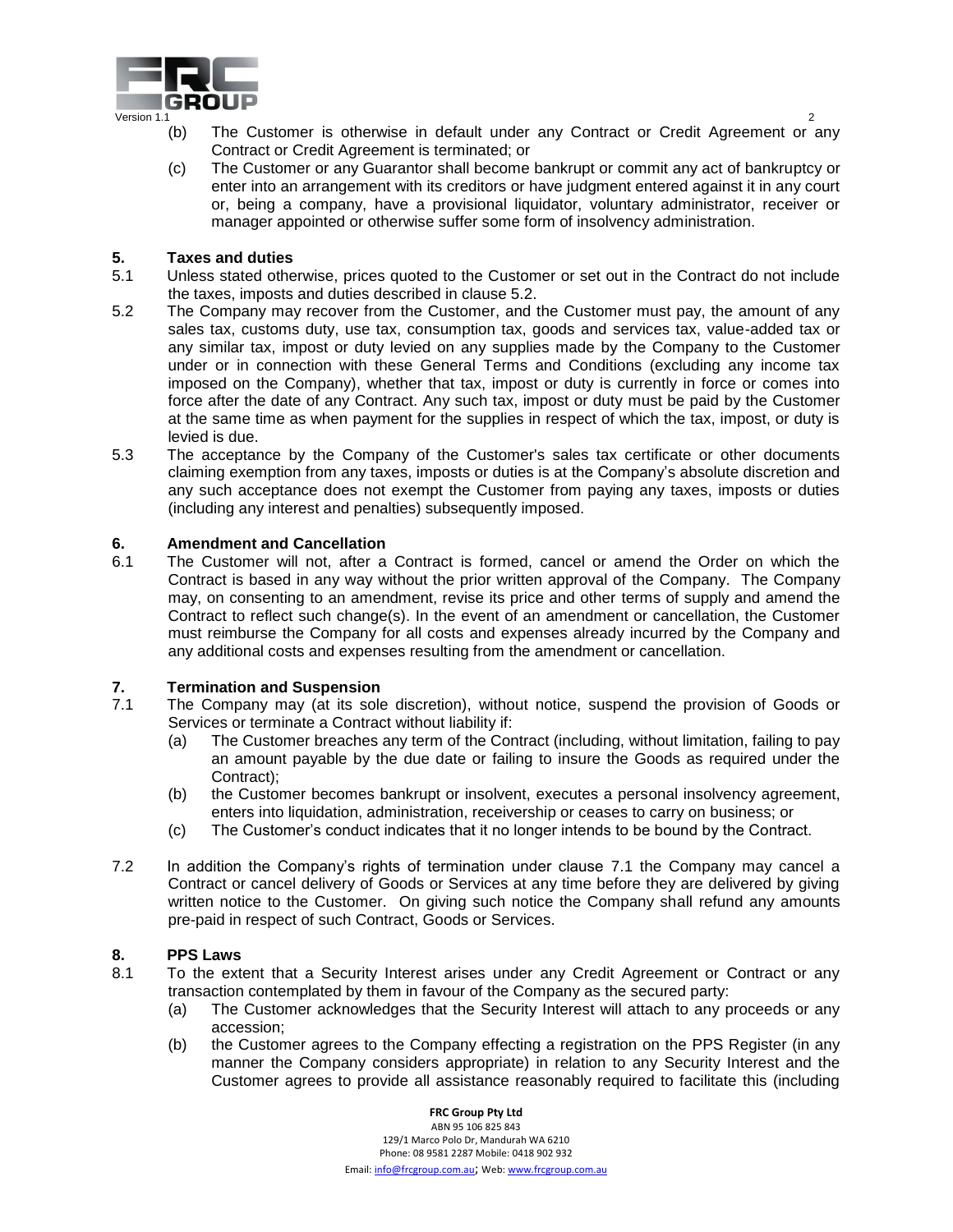

paying all costs in connection with effecting, maintaining, amending or discharging that registration);

- (c) the Customer waives the right to receive any verification statement (or notice of any verification statement) in respect of a registration made on the PPS Register; and
- (d) the Customer must not, without first giving the Company 14 days' prior written notice, change its name, ABN or any other identifiers which are required to be recorded on the PPS Register in connection with any Security Interest.
- 8.2 The Customer and the Company agree that to the extent section 115(1) of the PPS Act allows them to be excluded, sections 95 (to the extent that it requires the Company to give notice to the Customer), 96, 121(4), 125, 130 (to the extent that it requires the Company to give notice to the Customer), 132(3)(d), 132(4), 142 and 143 do not apply to the enforcement by the Company of any Security Interest arising under any Credit Agreement or Contract or the transactions contemplated by them.

# **9. Application of payments**

- 9.1 All payments to the Company must be made in the way reasonably required by the Company (which may include electronic funds transfer).
- 9.2 If the Customer makes a payment to the Company at any time, whether in connection with a Contract or otherwise, the Company may apply the payment to any part of the amounts owed by it to the Company as the Company sees fit.
- 9.3 The Company may, in its absolute discretion, offset any amount due from the Company to the Customer against any amount due from the Customer to the Company, or which will in the future be due from the Customer to the Company, whether in connection with a Contract or otherwise.

# **10. Confidentiality and Privacy Act**

- 10.1 The Company and the Customer acknowledge and agree that, subject to clause 10.2, neither party may disclose any information or documents supplied by another party that is not publically available, including information of a kind referred to in section 275(1) of the PPSA.
- 10.2 A party may disclose information or documents as follows:
	- (a) The Company may disclose information:
		- (i) in accordance with clause 10;
		- (ii) in assigning or enforcing or seeking to assign or enforce any Contract, supply arrangement or Credit Agreement or arrangement;
		- (iii) in a proceeding arising out of or in connection with any Contract, supply arrangement or Credit Agreement or arrangement;
		- (iv) to a ratings agency;
		- (v) to any person with whom the Company may enter into a transaction; or
		- (vi) to the extent that disclosure is regarded by the Company as necessary to protect its interests,
	- (b) If required under a binding order of a Government Agency or in any procedure for discovery in any legal proceedings;
	- (c) If required under any law, or any administrative guideline, directive, request or policy whether or not having the force of law and, if not having the force of law, the observance of which is in accordance with the reasonable industry practice;
	- (d) To legal advisers or other professional advisers; or
	- (e) With the prior consent of the other party, which must not be unreasonably withheld.
- 10.3 For the avoidance of doubt, clause 10.2 does not require the Company to disclose any information of the kind referred to in section 275(1) of the PPSA.
- 10.4 Despite anything to the contrary contained herein or any other rights which the Company may have howsoever:
	- (a) where the Customer and/or the Guarantor (if any) is the owner of land, realty or any other asset capable of being charged, both the Customer and/or the Guarantor agree to mortgage and/or charge all of their joint and/or several interest in the said land, realty or any other asset to the Company or the Company's nominee to secure all amounts and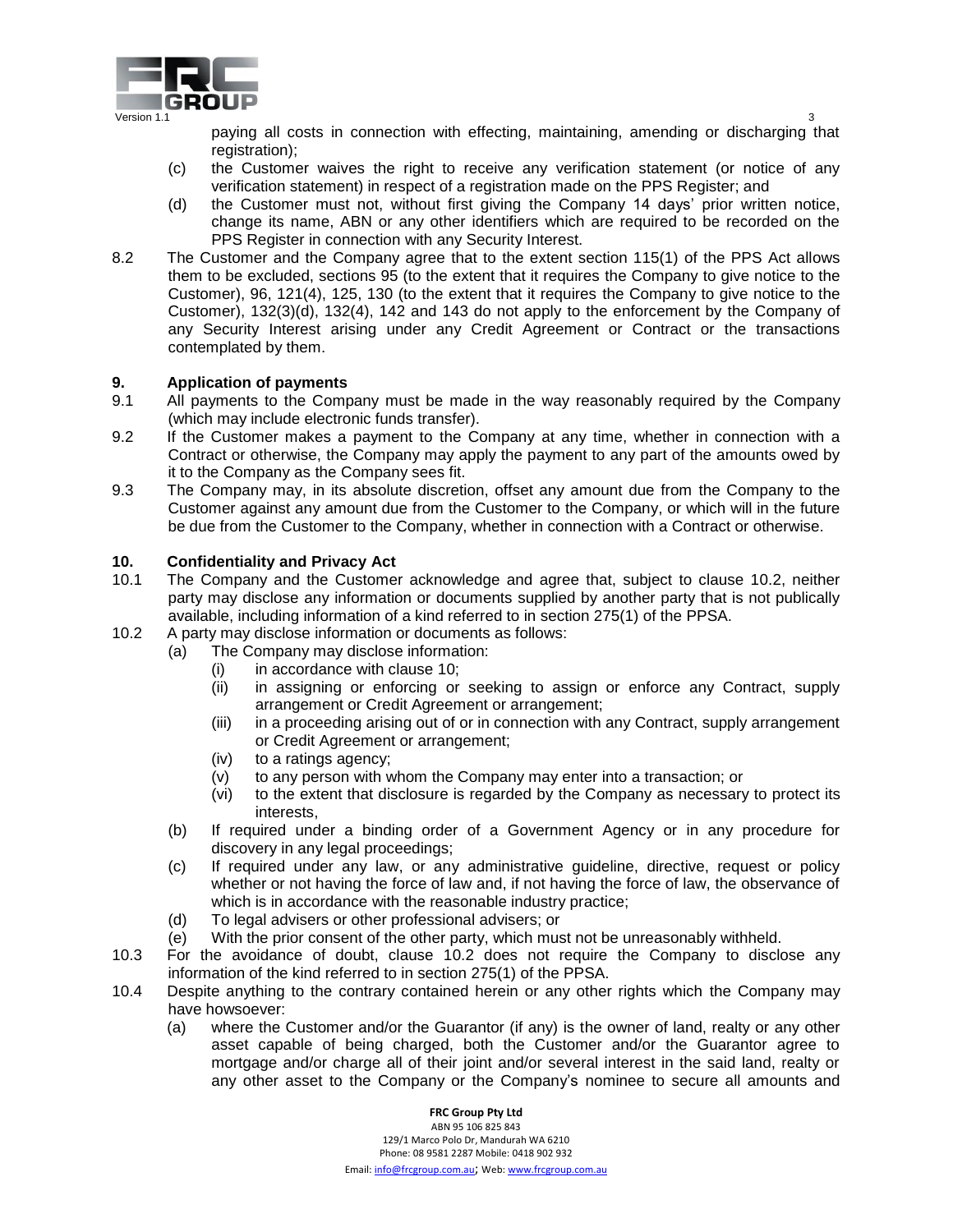

other monetary obligations payable under these terms and conditions. The Customer and/or the Guarantor acknowledge and agree that the Company (or the Company's

- nominee) shall be entitled to lodge where appropriate a caveat, which caveat shall be withdrawn once all payments and other monetary obligations payable hereunder have been met. (b) should the Company elect to proceed in any manner in accordance with this clause and/or
- its sub-clauses, the Customer and/or Guarantor shall indemnify the Company from and against all the Company's costs and disbursements including legal costs on a solicitor and own client basis.
- (c) the Customer and/or the Guarantor (if any) agree to irrevocably nominate constitute and appoint the Company or the Company's nominee as the Customer's and/or Guarantor's true and lawful attorney to perform all necessary acts to give effect to the provisions of this clause 10.1.

# **11. Dispute Resolution**

- 11.1 If at any time any question, dispute or difference whatsoever shall arise between the Customer and the Company upon, in relation to, or in connection with a sale, hire or supply of Goods or Services ("Dispute") such Dispute must be dealt with by the parties following this procedure before either party may take legal actions against the other:
	- (a) The disputing party shall provide a written notice to the other party outlining the Dispute ("Dispute Notice").
	- (b) After receipt of the Dispute Notice the parties shall, within 7 days, arrange for a meeting of senior representatives to attempt to resolve the Dispute.
	- (c) If the Dispute cannot be resolved by the senior representatives then either party may initiate legal proceedings.

# **12. Trust**

- 12.1 If the Customer is a trustee of any trust or settlement including, but not limited to, any trust specified in an Application for Credit, the Customer:
	- (a) Enters into any Credit Agreement or Contract in its personal capacity and in its capacity as trustee, and is liable in both of those capacities;
	- (b) Represents and warrants that:
		- (i) any Credit Agreement or Contract is for the benefit of the trust;
		- (ii) it is the sole trustee of the trust;
		- (iii) it is not in breach of the trust;
		- (iv) it has authority to enter into any Credit Agreement or Contract; and
		- (v) it has the right to be fully indemnified out of the trust assets for obligations incurred under any Credit Agreement or Contract; and
	- (c) Agrees to ensure that nothing happens that would prevent it from repeating the representations and warranties in clause 21.
- 12.2 If the Customer is a trustee of any trust or settlement including but not limited to any trust specified in Application for Credit, the Customer must not without the prior written consent of the Company permit:
	- (a) Any resettlement or distribution of capital of the trust;
	- (b) Any retirement or replacement of the trustee or any appointment of a new trustee of the trust deed establishing the trust;
	- (c) Any amendment to the trust deed establishing the trust;
	- (d) Any further encumbrance (including a Security Interest) or charging of any nature of any of the assets of the trust; or
	- (e) Any breach of the provisions of the trust.
- 12.3 If any of the events listed in clause 12.2 occur (with or without the Company's prior consent), the Customer must immediately notify the Company in writing.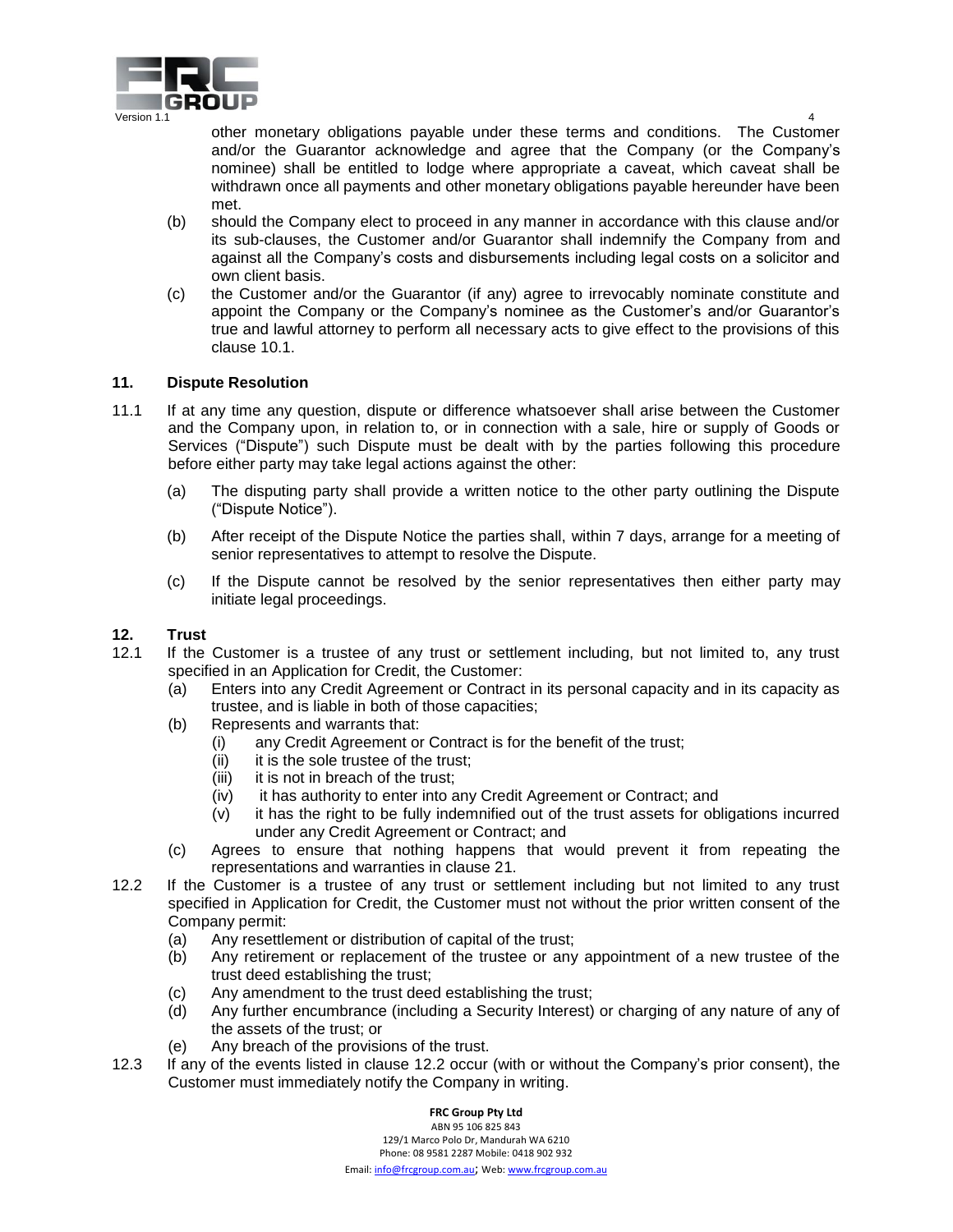

# **13. No Assignment**

- 13.1 The Customer must not, without the Company's prior written consent, transfer, assign, encumber or otherwise dispose of any of the Customer's rights or obligations under any Contract, Credit Agreement or these General Terms and Conditions. The Company may assign or novate any rights or obligations under any Contract, Credit Agreement or these General Terms and Conditions without notice to the Customer.
- 13.2 For the purposes of clause 13.1, if the Customer is a corporation, the Customer will be deemed to have assigned its rights and obligations if there is a change of effective control of the corporation or its ultimate holding company.

# **14. Waiver and Relationship of the Parties**

- 14.1 No waiver of any term of any Contract, Credit Agreement or these General Terms and Conditions will be valid unless such waiver is in writing and signed by the Company. If the Company does not enforce any right or delays in enforcing any right under any Contract, Credit Agreement or these General Terms and Conditions, this must not be construed as a waiver of such right.
- 14.2 The Company is an independent contractor and nothing in this Agreement is intended to create a partnership or employee relationship between the Parties.

# **15. Other services**

- 15.1 If the Company agrees to provide any other services to the Customer other than the sale or supply of the Goods and the provision of the Services, including but not limited to the assembly, disassembly or installation of the Goods, instructing the Customer, its personnel or any other person in the use or operation of the Goods or operating or supplying an operator for the Goods (Other Services):
	- (a) The Company will provide the Other Services on the terms nominated by the Company in its absolute discretion;
	- (b) all costs, expenses and liabilities incurred or to be incurred by the Company or associated with providing the Other Services must be paid by the Customer to the Company on demand; and
	- (c) The Company will not be liable for any delay or failure to supply the Other Services within any time period nominated or requested by the Customer.
- 15.2 Without limiting clause 22:
	- (a) Releases and discharges the Company from all claims and demands on the Company and any loss or damage whatsoever and whenever caused to the Customer of any other person of any nature or kind; and
	- (b) indemnifies and holds the Company harmless from and against all liabilities, losses, damages, costs or expenses incurred or suffered by the Company and from and against all actions, proceedings, claims or demands made against the Company, arising from the provision of the Other Services.
- 15.3 Without limiting any provision in this clause 15, any employee, agent or contractor of the Company supplying or providing Other Services for or on behalf of the Company to the Customer will be deemed to be an employee of the Customer for the period in which the person is providing the Other Services.

#### **16. Governing law**

16.1 These General Terms and Conditions and any Contract will be governed by and determined in accordance with the laws of Western Australia.

# **17. Attorney**

- 17.1 The Customer irrevocably appoints the Company its attorney with the rights at any time to:
	- (a) comply with the obligations of the Customer under a Contract;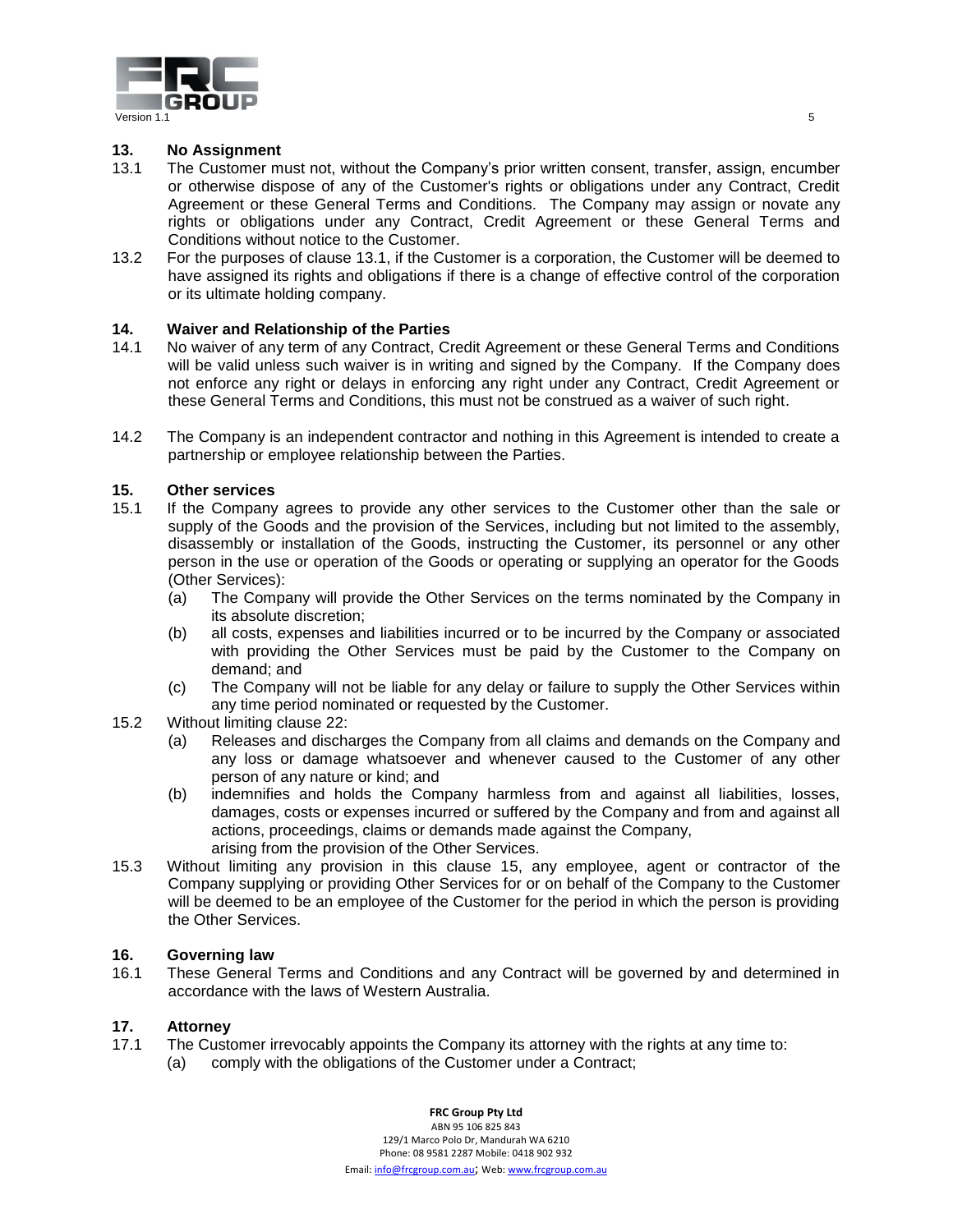

(b) Do everything that in the Attorney's reasonable opinion is necessary or expedient to enable the exercise of any right of the Company in relation to a Contract.

#### **Part B – General terms of supply of Goods and Services**

#### **18. Point of Delivery of Goods**

- 18.1 Delivery of the Goods is deemed to have taken place when the Goods are delivered to the location agreed by the Parties ("Delivery Point") in accordance with these General Terms and Conditions.
- 18.2 All delivery fees are the responsibility of the Customer.

#### **19. Time for Delivery and Access**

- 19.1 The time within which the Company may advise the Customer that it will make Delivery of Goods will be regarded as a best estimate, but will not be guaranteed and may be subject to extension to cover delays caused by or contributed to by Government priorities, manufacturers or suppliers, strikes, lockouts, breakdowns, delays in transport, fire, late delivery of raw material or components, or any other cause beyond the control of the Company and no responsibility will be accepted by the Company for the consequences of any such delays.
- 19.2 If, as a result of cause beyond the Company's reasonable control, the Company determines that it will not be able to deliver all or part of the Goods the subject of a Contract within a reasonable timeframe, the Company may terminate the Contract. On such termination, both parties release each other from any Claims in relation to the Contract and in respect of the termination.
- 19.3 The Company may effect Delivery of the Goods the subject of a Contract as a whole or in separate parts.
- 19.4 The Customer acknowledges and agrees that the Company will not be liable for and the Customer releases the Company from any liability in respect of any loss, damage or expense that the Customer may suffer or incur arising out of or contributed to by any delays in obtaining the Goods.
- 19.5 The Customer shall ensure that the Company has clear and free access to the work site at all times to enable them to undertake the works and to properly perform the works free from interruptions, interferences, delays or interactions of any kind. The Company shall not be liable for any loss or damage to the site (including, without limitation damage to pathways, driveways and concreted or paved or grassed areas) unless due to the negligence of the Company.

#### **20. Insurance and Risk**

- 20.1 All Goods (and any part of the Goods) will be at the Customer's risk from the Delivery Date. The Company will not be responsible for any loss or damage to the Goods occurring after such time and no such loss or damage will affect the obligation of the Customer to pay any amount relating to the supply of the Goods in accordance with these General Terms and Conditions.
- 20.2 The Customer must take out and maintain insurance policies, which terms satisfy the Company's insurer, to cover the following:
	- (a) Any insurable loss in respect of the Goods howsoever caused between the Delivery Date and the earlier of:
		- (i) the Company receiving full payment of the Invoice relating to the Goods; and
		- (ii) the Customer returning the Goods to the Company and the Company accepting the return of the Goods in accordance with these General Terms and Conditions.
	- (b) General Third Party Public and Products Liability with a limit of liability of not less than \$20,000,000.
	- (c) Worker's Compensation and Occupational/Industrial Disease and any other insurance required at law relating to the Customer's Worker's Compensation liability to any person for the amount of \$50,000,000.
- 20.3 The insurance policy must:
	- (a) note the Company's interest in the Goods;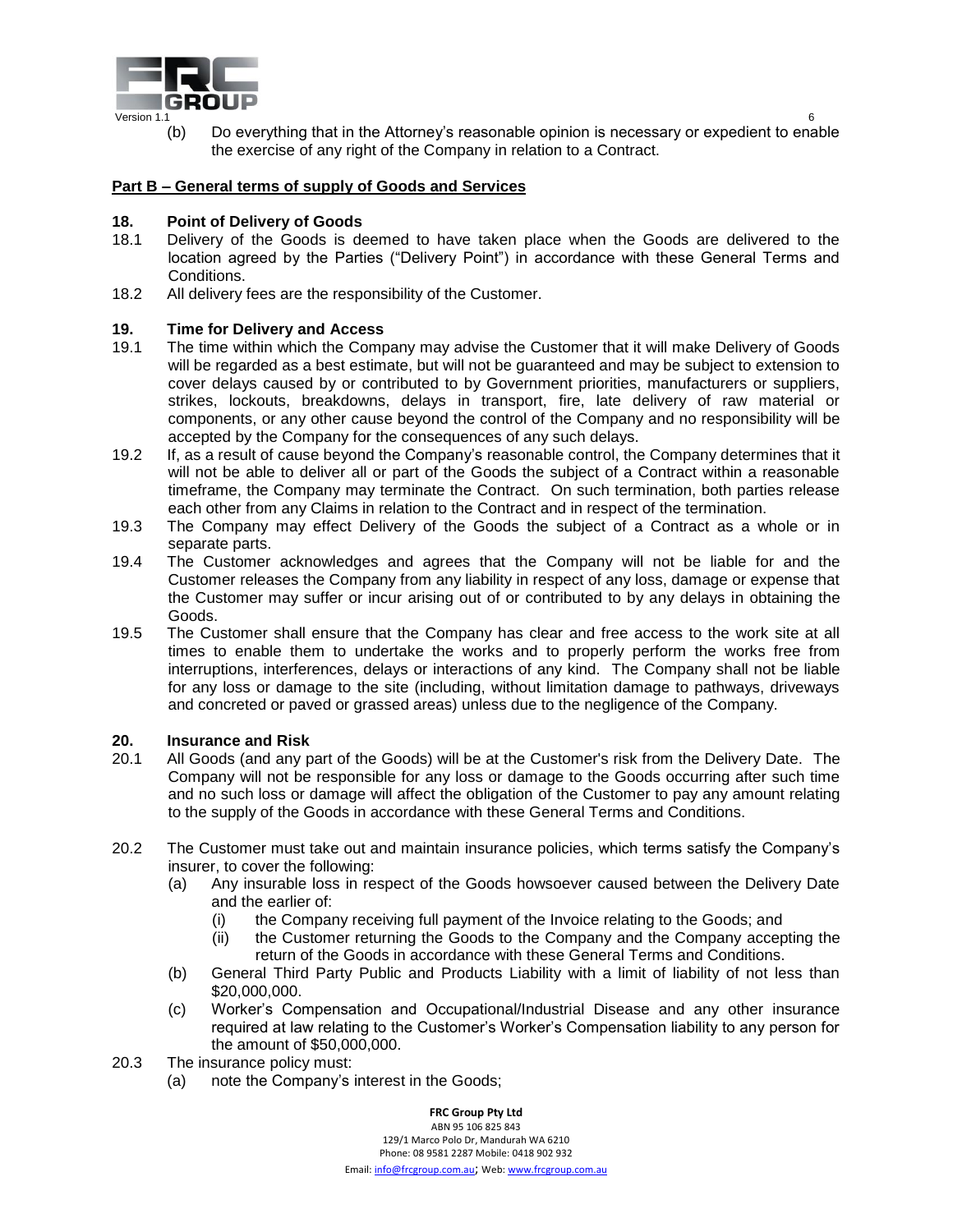

- (b) be on terms and for an amount satisfactory to the Company;
- (c) be with an insurer approved by the Company; and
- (d) extend to indemnify the Company as principal and provide a waiver by the insurer of all rights of subrogation action or relief against the Company.
- 20.4 The Customer must provide written evidence of such insurance policy to the Company within 7 days of receiving a request to do so from the Company.
- 20.5 Unless the Company otherwise agrees in writing, the Company will not insure the Goods after the Delivery Date. If the Company does agree to insure the Goods after the Delivery Date, such insurance will be at the Customer's expense.
- 20.6 Notwithstanding the termination, completion or expiry of any Contract, the Customer must keep any Goods which are the property of the Company and are in its custody, possession or control, safe and secure.
- 20.7 Where the Customer expressly requests the Company to leave Goods outside the Company's premises for collection or to deliver the Goods to an unattended location then such Goods shall be left at the Costumer's sole risk and it shall be the Customer's responsibility to ensure the Goods are insured adequately or at all.

# **21. Warranties**

- 21.1 The Company's Goods come with guarantees that cannot be excluded under the Australian Consumer Law. The Customer is entitled to a replacement or refund for a major failure and compensation for any other reasonably foreseeable loss or damage. The Customer is also entitled to have the Goods repaired or replaced if the Goods fail to be of acceptable quality and the failure does not amount to a major failure.
- 21.2 Subject to any warranties which are implied by law and cannot otherwise be excluded, the Company excludes all other warranties, conditions or liability in relation to the manufacture, sale, hire, use or supply of the Goods and the supply of the Services and the Company will not be liable for any claim for direct, indirect or consequential loss or damage arising out of or contributed to by the manufacture, sale, hire, use or supply of the Goods or the supply of the Services.
- 21.3 Subject to clause 21.2, to the extent that the Company's liability cannot be excluded, the Company's liability shall be limited to, in its sole discretion, either in respect of Goods, repairing the defective Goods or part of the Goods or replacing it with the same Goods (or part of the Goods) or a comparable product and in respect of Services either repairing the defective Service or resupplying the Service or covering the cost of resupply of the Service.
- 21.4 The Company makes no representation or warranty in relation to the supply of spare parts or the availability of facilities for the repair of the Goods (or any part of the Goods).
- 21.5 The Customer acknowledges and agrees that it has made its own enquires as to the suitability of the Goods (or any part of the Goods) for the Customer's intended use and the Customer does not rely on any statement, representation or information provided by or on behalf of the Company in relation to the Goods (including the use of the Goods) other than the statements, representations and information set out in writing in the Contract for the Goods.
- 21.6 The following terms relate to Concrete Services:
	- (a) Where the Customer has supplied materials for the Company to complete the Services, the Customer acknowledges that he accepts responsibility for the suitability of purpose, quality and any faults inherent in the materials The Company shall not be responsible for any defects in the services, any loss or damage to the materials (or any part thereof), howsoever arising from the use of materials supplied by the Customer.
	- (b) The Customer acknowledges that variations of colour and texture are inherent in concrete. The Company shall not be liable for any loss, damages or costs howsoever arising resulting from any variation of the colour or texture between the different batches of product.
	- (c) Detailed drawings of any services that will be embedded in the concrete are to be provided to the Company prior to commencement of any services. Whilst all due care will be taken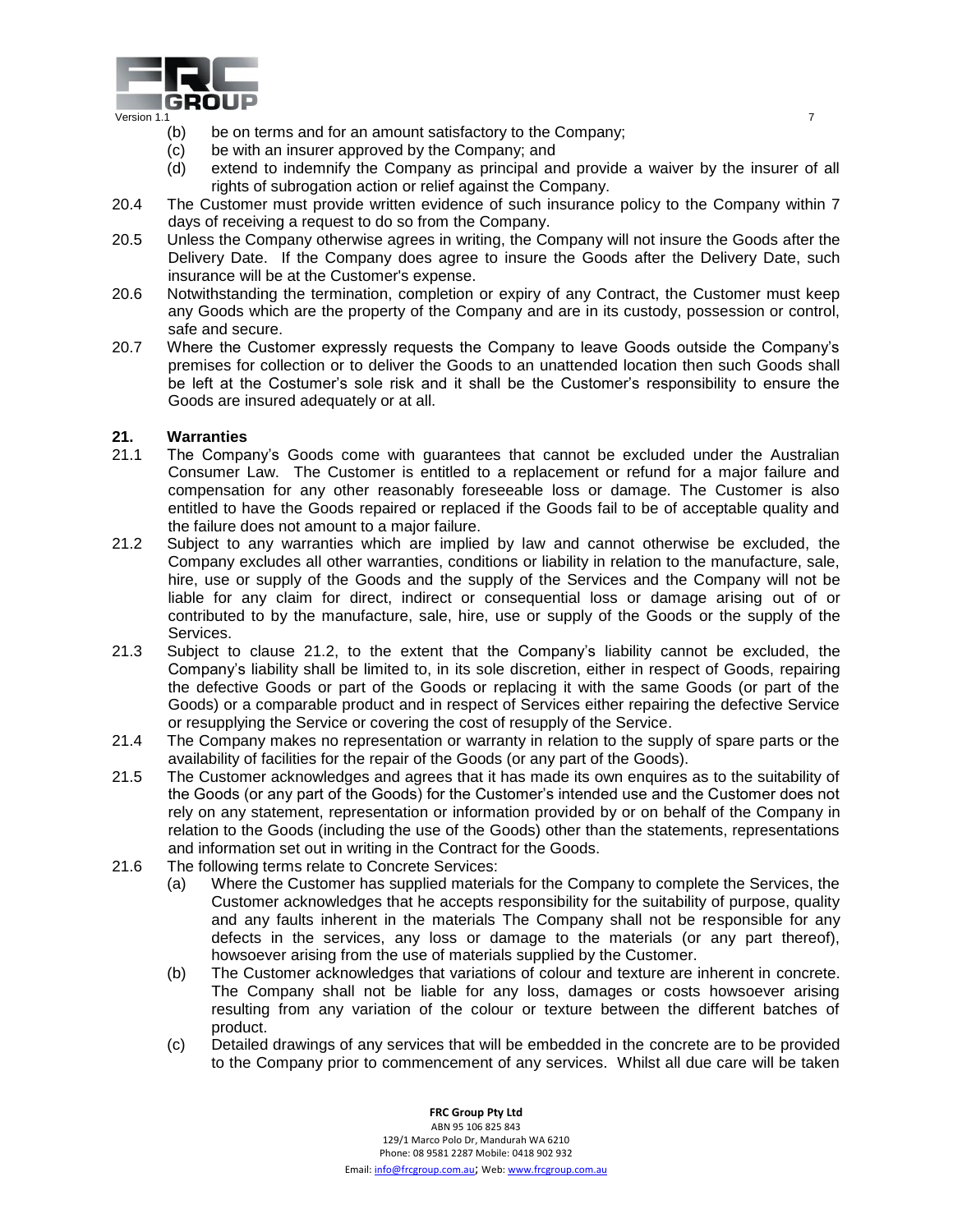

no liability will be accepted by the Company for damage to the services or any other element embedded in the concrete.

- (d) the Customer acknowledges that the curing time for concrete can be affected by elements such as temperature or the weather, as such the Company offers no guarantee as to the length of time the curing process will take.
- (e) The Company offers no guarantee against cracking of concrete.
- (f) Where the Company gives advice or recommendations to the Customer, or the Customer's agent, regarding the suitability of the worksite for the laying of concrete slabs, foundations or similar works and such advice or recommendations are not acted upon then the Company shall require the Customer or their agent to authorise commencement of the Services in writing. The Company shall not be liable in any way whatsoever for any damages or losses that occur after any subsequent commencement of the Services.

# **22. Release and Indemnity and Underground Locations**

- 22.1 The Customer releases and discharges the Company from all claims and demands on the Company and any loss or damage whatsoever and whenever caused to the Customer of any other person of any nature or kind and indemnifies and holds the Company harmless from and against all liabilities, losses, damages, costs or expenses incurred or suffered by the Company and from and against all actions, proceedings, claims or demands made against the Company, arising in either case as a result of, or which has been contributed to by:
	- (a) The Customer's failure to comply with any laws, rules, standards, or regulations applicable to the Goods or use of the Goods;
	- (b) The Customer's failure to keep any Goods which are the property of the Company safe and secure;
	- (c) Any use of the Goods contrary to any instructions or warnings given by the Company or the manufacturer of the Goods;
	- (d) Any other negligence or any breach of duty by the Customer;
	- (e) Any compliance or adherence by the Company with any instruction by the Customer; or
	- (f) Any reliance by the Company on any representation by the Customer.
- 22.2 The parties agree and acknowledge that, for the purposes of clause 22.1, a reference to the Customer includes the Customer's agents, employees, directors, representatives and contractors and any person or party who uses the Goods or claims an interest in the Goods as a result of a transaction with, or otherwise with the permission of, the Customer.
- 22.3 Prior to the Company commencing any work the Customer must advise the Company of the precise location of all underground services on the site and clearly mark the same. The underground mains & services the Customer must identify include, but are not limited to, electrical services, gas services, sewer services, pumping services, sewer connections, sewer sludge mains, water mains, irrigation pipes, telephone cables, fibre optic cables, oil pumping mains, and any other services that may be on site.
- 22.4 Whilst the Company will take all care to avoid damage to any underground services the Customer agrees to indemnify the Company in respect of all and any liability claims, loss, damage, costs and fines as a result of damage to services not precisely located and notified as per clause 22.3.
- 22.5 Neither Party shall be liable for any consequential loss or any loss or damage caused by the negligence of the other Party.

#### **23. Intellectual Property**

- 23.1 Title, right and interest in the Intellectual Property is and will remain the property of the Company.
- 23.2 In dealing with the Intellectual Property, the Customer must not:
	- (a) Disclose or furnish the Intellectual Property to any other person and all reasonable precautions must be taken to protect such confidentiality;
	- (b) copy, distribute, transmit, display, perform, reproduce, publish, licence, modify, rewrite, allow or permit derivative works to be created from, transfer or sell the Intellectual Property; or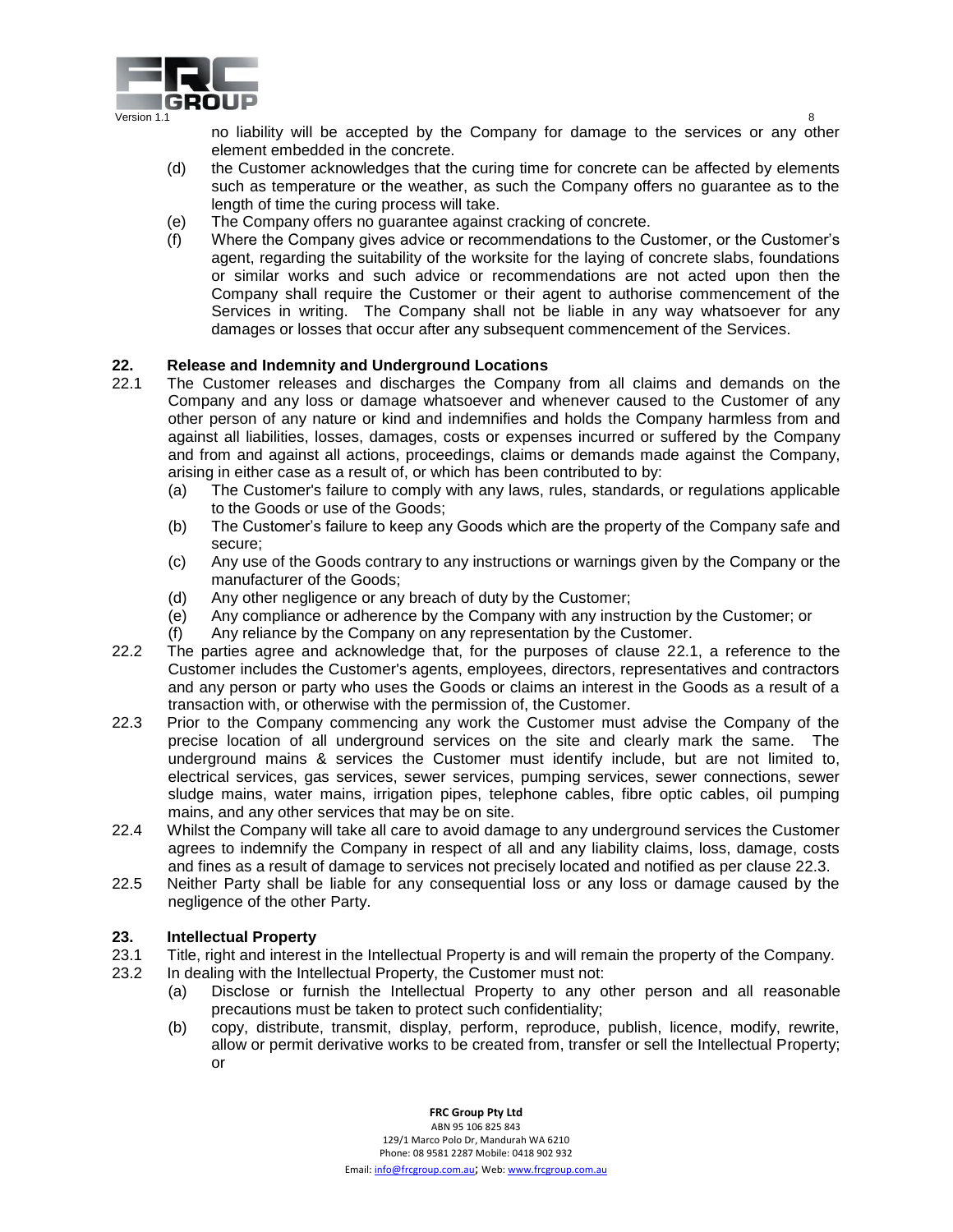

(c) Allow copies of the Intellectual Property to be printed published, made, reproduced or otherwise communicated without acknowledging the Company's right, title and interest in the Intellectual Property.

# **24. Inspection and Testing**

- 24.1 The Customer must inspect all Goods immediately upon the Goods being Delivered and notice of any Claim by the Customer in relation to the Goods (including but not limited to any Claim that the Goods were damaged prior to Delivery or do not accord with the relevant Order) must be made by the Customer in writing and received by the Company within 24 hours of the Delivery Date and, subject to clauses 21 and 22, any Claims not made within that period will be deemed to be waived.
- 24.2 Where the Delivery Point is the Company's premises, the Customer's inspectors will be given full access to all relevant areas of the Company's premises on the Delivery Date for the purpose of inspection and testing of the Goods. Inspectors are required to seek appointments for those inspections through the Company's appointed representative by giving at least 2 days' prior notice. The Customer's inspectors must be accompanied at all times by the Company representative while inspecting and testing the Goods. Where the Delivery Point is located on a site or on premises other than the Company's premises, the Company will take all reasonable steps to organise and facilitate the inspection of the Goods by the Customer's inspectors. The costs of the inspection and testing, and travel and related expenses for the inspection and testing of the Goods is at the Customer's expense.

# **25. Compliance with Laws**

- 25.1 The Customer and the Company shall comply with the provisions of all statutes, regulations and bylaws of government, local and other public authorities that may be applicable to the Goods and Services.
- 25.2 The Customer shall obtain (at the expense of the Customer) all licenses and approvals that may be required for the provision of the Goods and Service.
- 25.3 The Customer agrees that the site will comply with any occupational health and safety laws relating to building/construction sites and any other relevant safety standards or legislation.

#### **26. Customer's Property**

26.1 No responsibility is accepted by the Company for any loss or damage to the Customer's equipment or other goods left in the Company's possession or at the Company's premises.

#### **Part C – Special Conditions of Sale**

#### **27. Retention of Title**

- 27.1 The Goods will remain the sole and absolute property of the Company as legal and equitable owner, and property in and title to the Goods will not pass from the Company to the Customer, until the Customer has paid the Company for the Goods in full.
- 27.2 Where the Company is acting as an agent for the owner of the Goods, the Goods will remain the sole and absolute property of the owner and property in and title to the Goods will not pass from the owner to the Customer until the Customer has paid the Company for the Goods in full.
- 27.3 Any payment made by or on behalf of the Customer which is later avoided or reduced by the application of any law will be deemed not to discharge the Company's title in the Goods or the Customer's indebtedness to the Company.
- 27.4 The Customer must not sell, transfer, hire, lease, dispose of or part with possession of the Goods to any person without the Company's prior written consent until all amounts owed to the Company are paid in full. If the Customer does anything which breaches this clause 27.4, the proceeds must be held by the Customer on trust for the Company irrespective of whether the proceeds are held in a separate account by the Customer or otherwise.
- 27.5 Until title in the Goods has passed pursuant to clause 27.1, the Customer holds the Goods as bailee in the capacity of a fiduciary for the Company. The Customer will keep the Goods supplied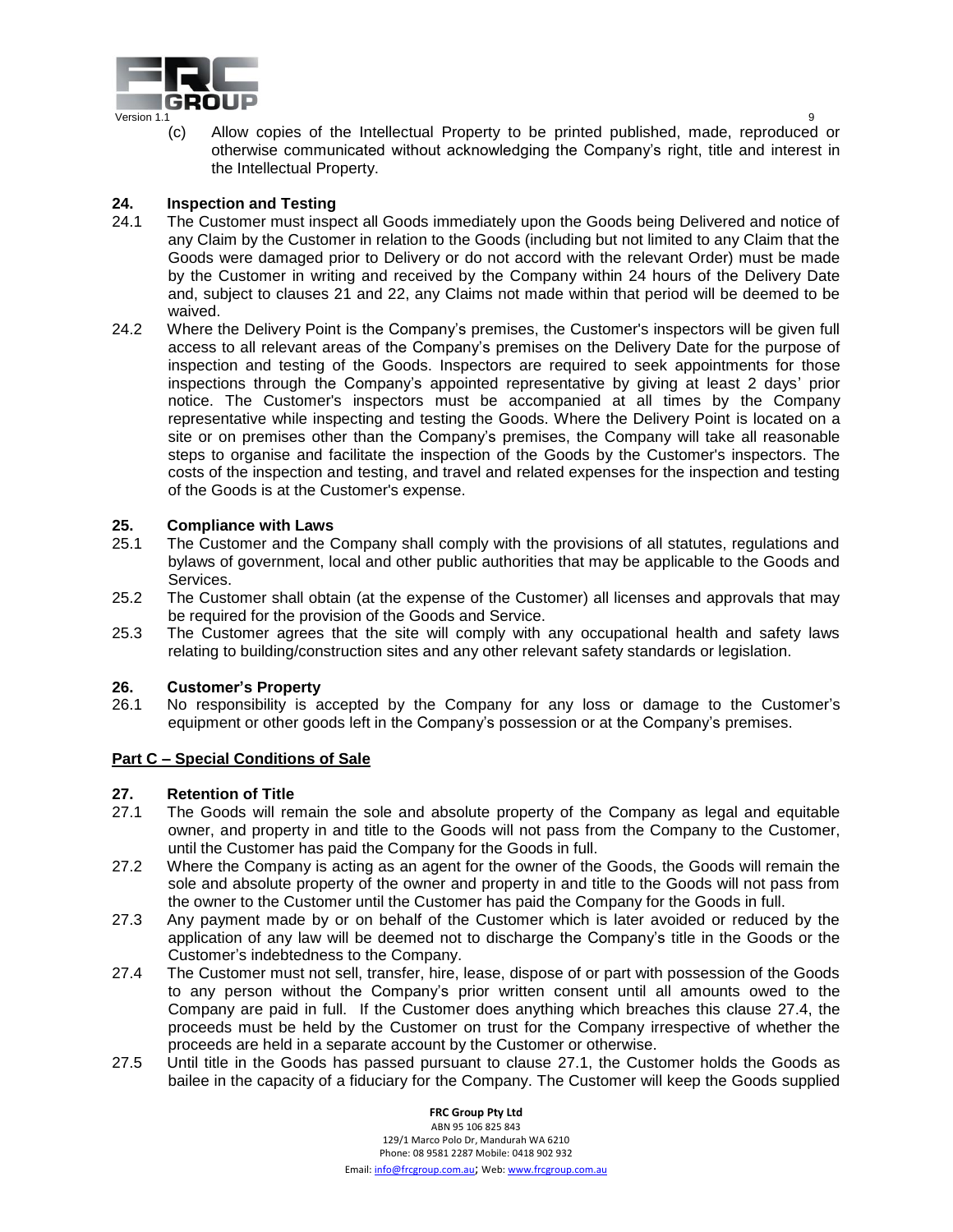

to it by the Company in its possession and take good care of them and store them and mark them in a manner that identifies the Goods supplied and clearly shows that they belong to the Company.

27.6 If the Contract relating to the Goods is terminated before title in the Goods has passed to the Customer, the Company may retake possession of the Goods and the Customer must do everything in the Customer's power and at the Customer's own expense to ensure the Company can lawfully enter any premises where the Goods are located and remove the Goods.

## **28. Terms of Payment**

- 28.1 The Company will invoice the Customer for:
	- (a) The price of the Goods being the price set out in the Purchase Contract, as varied in accordance with clause 25.2;
	- (b) any applicable GST or other tax, stamp duty or statutory charges or levies payable in relation to or in connection with the supply of the Goods in accordance with clause 5.
- 28.2 Any change, after the earlier of the date of the Company's quotation (if applicable), the Order or the Contract and before the date of the Invoice, in the cost of labour, materials, transport, essential services, tariffs, duties, exchange, or any other costs or expenses incurred by the Company must be paid for by the Customer.
- 28.3 Time for payment of the Invoice will be stated on the Invoice and, if no time is stated, then payment will be due within 7 days of the date of the Invoice. If the Customer has provided the Company with a Purchase Order, the Company will not be required to Deliver the Goods to the Customer until payment has been received in accordance with this clause 28.
- 28.4 Notwithstanding clause 28.3, if the Customer possesses a current Credit Account with the Company then payment of the Invoice will be due within the period required under the Credit Agreement or, if no period is stated in the Credit Agreement, within 30 days of the Delivery Date.
- 28.5 The Customer must pay the amount stated in the Invoice in full and in cleared funds on or before the Payment Date, without demand, deduction or set-off. If payment is made by way of cheque or electronic funds transfer, the Company will be deemed to receive payment of the funds on the date the Company receives cleared funds in its bank account.
- 28.6 The Company reserves the right to issue an Invoice for partial Deliveries and Deliveries delayed at the request of the Customer.

# **29. Return of Goods**

29.1 The Customer may not return Goods or otherwise fail to take delivery of the Goods without the Company's prior written consent. The Company may, in its absolute discretion, agree to accept the return of any Goods and credit the Customer with the invoiced value of the Goods, provided the Goods are returned in the same condition and the Company has given its written approval for the return of the Goods. The Company reserves the right to charge an administrative fee for the return of any such Goods by the Customer.

#### **30. Latent Conditions**

30.1 Latent conditions are physical or artificial conditions restricting FRC Group to perform its works and services in a timely manner. These conditions can differ materially from which FRC has anticipated at the time of tender. FRC Group will be entitled to an extension of time and reasonable direct costs as a result of latent conditions.

#### **31. Hazardous Material and Asbestos**

31.1 The main contractor or client is responsible for ensuring all work areas including areas for excavations are free of hazardous materials and asbestos. The main contractor or client is responsible for all costs associated or arising out of any hazardous materials identified.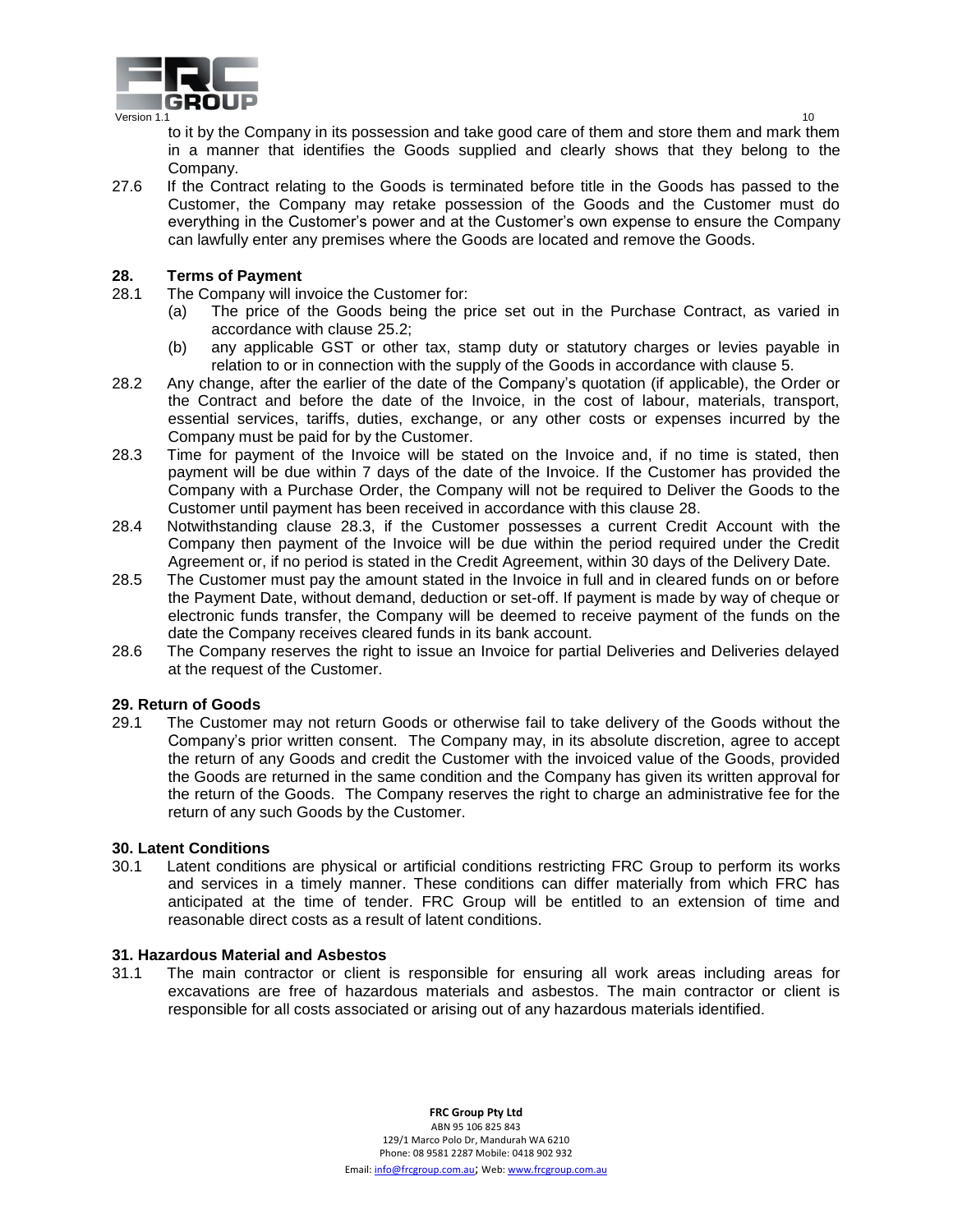

# **Part D – Definitions and Interpretation**

#### **32. Definitions and Interpretation**

In these General Terms and Conditions:

"**Application for Credit**" means an application for credit form completed by the Customer and submitted to the Company;

"**Chattel Paper** has the same meaning as in the PPS Law;

"**Claim**" includes a claim, notice, demand, action, proceeding, litigation, investigation, judgment, order, settlement sum, damage, loss, cost, expense or liability however arising, whether present, unascertained, immediate, future or contingent, whether based in contract, tort or statute and whether involving the Company, the Customer, any Guarantors or a third party;

"**Commencement Date**" means the earlier of the date on which the Customer delivers any part of the Customer's Property or causes any part of the Customer's Property to be delivered to the Land; and

"**Contrac**t" means a Purchase Contract;

"**Credit Account**" means the Customer's credit account with the Company established on the terms set out in the Credit Agreement;

"**Credit Agreement**" means the agreement between the Company and the Customer for the supply of Goods on credit, formed by written acceptance by the Company of the Credit Application;

"**Delivery**" means the Company making the Goods available to the Customer in the manner set out in clause 18;

"**Delivery Date**" means the date on which the Goods are deemed to be Delivered to the Customer as determined in accordance with clause 19;

"**Delivery Point**" means the location at which the Goods will be Delivered to the Customer as determined in accordance with clause 18;

"**Goods**" means all goods or services supplied by the Company to or at the direction of the Customer from time to time (and, in relation to any security interest in the Goods, includes any proceeds). The Goods may be "other goods" (such as spare parts) or "motor vehicles" or both as classified under the PPS Law;

"**Guarantor**" means a person that guarantees to the Company the performance of the Customer;

"**Intellectual Property**" means all rights in any knowledge of secret processes, technical knowhow, techniques, discoveries, inventions, ideas, research, engineering and manufacturing methods, practices, systems, formulae, drawings, designs, specifications, manuals, trade secrets and special purpose computer programmes, financial, marketing and other confidential information and data subsisting in or relating to the Goods, the supply or sale of the Goods or the Company's business;

"**Invoice**" means an invoice issued by the Company to the Customer in accordance with clause 28.1;

"**Order**" means a Purchaser Order;

"**Other Services**" means any services provided by the Company to the Customer other than the sale, hire or supply of the Goods or the provision of the Services;

"**Party**" means a party to a Contract and "Parties" means all;

"**Payment Date**" means the latest date on which the Customer must pay an Invoice as determined in accordance with clause 28;

"**PPS Law**" means the PPSA together with any subsidiary legislation or regulations made under the PPSA and any amendment to a PPS Law from time to time;

"**PPS Register**" means the register established under the PPS Law;

"**PPSA**" means the *Personal Properties Securities Act (2009) (Cth)* as amended from time to time;

"**Privacy Act**" means the *Privacy Act 1988 (Cth)* as amended from time to time;

"**Purchase Contract**" means a contract for the sale of Goods or Services by the Company to the Customer formed on the acceptance by the Company of the Customer's Purchase Order;